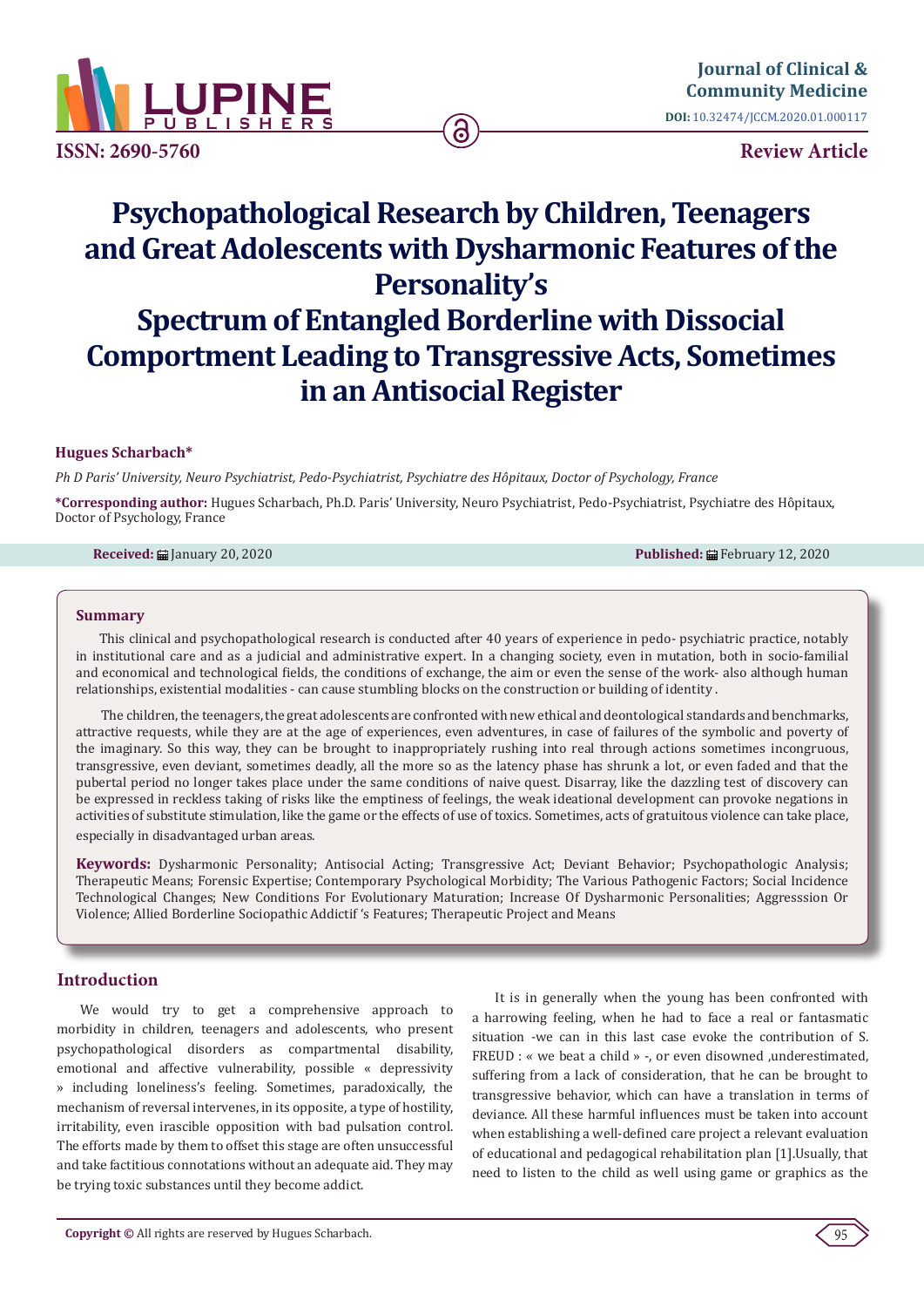adolescent by listening attentively to his aspirations, with patience and empathy. So well emerge in the confidence significant words to explain their conceptualization underlying their reactivity when that real good contact is established. This one may be the result of the pertinent survey by the therapist.

Thus, he may detect apparition by the children or the teenagers of possible links with traumatic facts as aggressivity, affective disturbance, disinvestment, clumsy relation, sleep troubles, nightmare, even somnambulism in correlation with different type of abuse : past misuse, harassment by adults - sometimes in the family, even by grand-father - or by peers or even abandonment's feelings. Anyway, in case of deviant acting, the preoccupation is located between: « to protect or to punish. »

# **The Mutation of the Society; Distortions of the Familial and Social links; the New Existential Paths**

A new psychological economy is obvious. The mental diseases of the father as obsessive, phobic or hysterical neurosis depending of the oedipian conflict are diminishing but these of the mother increasing depending of narcissistic fragility and iffy identity: borderline states, schizophrenias, depress states, addictions. These new pathological expressions could be referred to the particularities of new social links and more from the self-ideal 's problematic training rather ashamed perception linked with low self-esteem rather than guilt's conflict.

We will focus on the connection between the etiopathogenesis features of the personality of these subjects with the determinism of inadequate, inappropriate acts so well as antisocial actions. In this regard, it seems necessary to re-establish the expression of these in the light of a new contemporary society, changing, both technologically-especially in digital mutation, use of algorithms, software package and their applying-economically, ethically aspects and in the kind of interrelationships and even the dynamic and the energetic of the groups. We think particularly to meetings, as the one in the past years Woodstock and still now as Metal or « Vieilles Charrues » in BRITAIN. Its's also to mention kid's group in the borough's and band of thieves of adolescents in the great cities.

The acceleration of social changing may have a different impact on the quality of life of the mainly income population [2]: Conceptual advances may also modify lifestyles as well as existential purpose. Sometimes, real transformation induces a diversification of interests and investments, which become much renewed or adjusted [3]. This provision is due, in particular, to an extension and enlargement of the exchanges, to the ease of the communication and also of the travel -in speed conditions-and in organization of meetings, which permit to discover alter egos shaped by differentiated cultures. The connectivity in computer science, the social networks help largely to the increase of these contacts. In that way, some leaders can reach thousands of followers, sometimes with passionate feelings.

The epistemological expression is stimulated in various fields. At the same time, teenagers or adolescents may improve in several cognitive areas with use of a rich new slangy vocabulary, whereas the academic language appear neglected, as well as the interest for pedagogic knowledge and for basic learning and professional training, even so they think and understand quickly as the older at the same age and rouse their curiosity in the body's expression and even sharpened earlier their senses in sexual experiences. If some adolescents can become aggressor, even without personal traumatism before, their acting being linked by the dysharmonic features of their personality, some kids may become more victims, either by seducer adults , sometimes by virtual means, such as mails, or by others in the frame of group or gang. A misleading presentation, with development of fallacious arguments may meet a preoccupation for a teenager to do as he believes olders are doing. Thus, he his leading to realize a transgressive acting, including surpassing of the emotional shudder and to go beyond the constraint or the taboo. We had recently to approach such case commit by twelve years old one, who had an uncertain identity during his time of maturate sequence of life. He had been solicited by an adult telling he was younger as he effectively was during their broadcasted exchange s by the way of mails and attached views.

# **The different Factors of Social Evolution; The Transgenerational Incidence, The New Shape of Behavioral Disorders**

If the mental pathologies remain kind of the same in America as in Europe, the shock of culture has a lasting and predicable effects on the expression of troubles and behaviors, notably those who cause or create antisocial actions by the ways of technical means. They can take detachment of the victim with speediness or use internet. This is the case, for instance, of the diffusion of pedo-pornographic views, fake news, swindling or harassment. Adolescence speed up also death's pulsion and to take dangerous risk's behavior.

## **The repercussion of the new configuration of family**

The relative obsolescence of status and of the straight image of the father inherent in the ancient model of patria potestas endure from the roman to the middle age, during centuries, his certainly not to be regret. He had even on the first time the power and the right to life and death over his children and, even to choose the one who would succeed him. His wife was considered a minor. This time is over, especially since the French revolution. The softening brought the concept of parental responsibility and had to evolve slowly towards shared rights before the turn of the post-war period. The compulsory schooling has had big consequences, though the father was supposed to educate himself his children and even change interrelationships. We have still been led to listen to several adolescents after they have reported their parents' mistreatments or violence, in particular about poor school results or a lack of application in learning.

Before, the disqualifying attitudes could induce negatively behavioral and emotional in terms of the maturation development of young people. Reactions were multiple, beyond the crust aspects of the personality, sometimes taking the form escape or subversive of a violent revolt against the tyrannical authoritarianism of that father. However, the environmental context, often poor intellectually, evoking a weak capacity of introspection, as well as

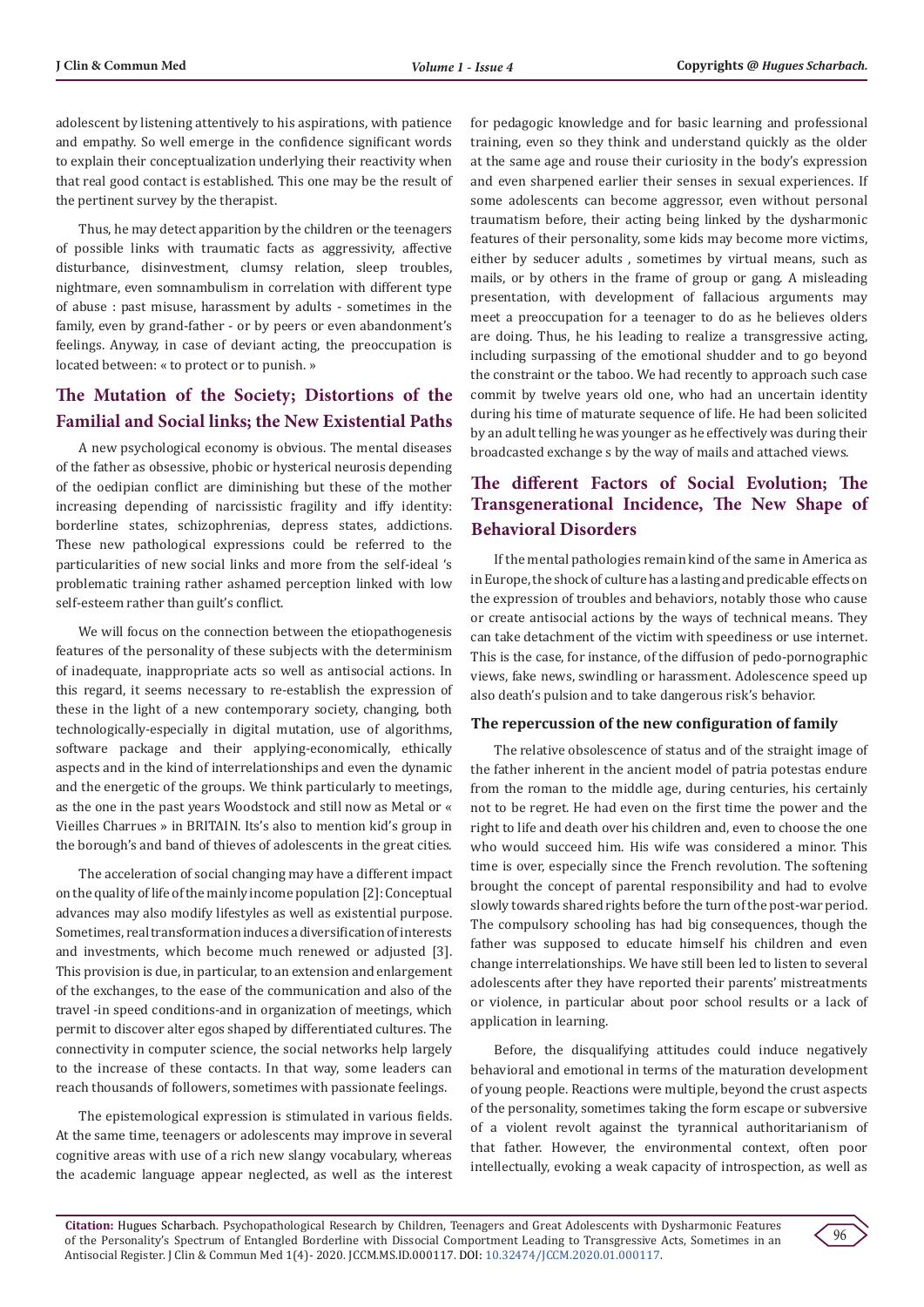the moral and conceptual social pressure, blunted the dysfunctions and their diversifications. Some took place in asylum, other be sent to the galleys or as soldiers.

The contemporary family today, often "synchretics," parents may be looking themselves for personal identification themselves. is very different. It's also many recomposed families [4]. Changes in parenthood can also lead to failures in the rearing of children, so that the family, where the benchmarks of authority are no longer as defined as in traditional families, must give way to institutional third parties for educational guidance. Invisible loyalty and intergenerational debt can be reversed. Children, especially the eldest as before, who have grown up to be young adults, rarely follow now the same activity as your father, whether it concerns the transmission of a farm, a craft workshop or the pursuit of family activities. There is a little acceptance of a sedentary lifestyle. In the addition, the mother's name can even be added to that of the father. But, conversely, after their retirement, the grandparents are no longer as devoted and sometimes even make trips of land's discovery or leisure.

#### **The new design of life's styles**

Before technological progress, many people worked - often early in arduous conditions - on the land, on farms or were employed in factories for repetitive tasks. Many unskilled jobs have given way to automation, to back-up by machines or robots. Many young people no longer see the requirements of their timetable in the same way and give in to the attraction of filling or superficial activities. The philosophy of duty and almost vital immediate implications arising from their commitments have lost their meaning and filling needs on a psychic level lead them to seek stimulation in the act, even if it is counterproductive or inadequate or transgressive or even resort to the dynamics of the game or to an excitement through psychoactive substances, to avoid being confused with a conceptual vacuum and a kind of boredom, arising from a lack of project or personal ideational modalities. It's striking to see kids sitting in a tram or a bus or in a square leaning on their laptop, no longer raising their eyes to look at their environment. Only those who find, alone or in the frame of small group, an existential search, often underpinned by an incentive or a competitive spirit, based for example by support or models within the family, can get a creative advance and achieve real progress.

## **In the contemporary social context: Beyond aggression as the main affect: behavioral disruption and violence**

Precariousness and ghettoization are sometimes the favorable, even the principal causes of physical assaults tendency, which can be perpetrated in the evening near the exit of bars or in isolated places, for no apparent reason or even simply by the fact of the meeting of a look or a frustration minimal, like a cigarette refusal. Group dynamic s can have a deleterious impact. Evolutionary changes in the structuring of the personality must also be taken in consideration.

# **Symptomatic Expression of Borderline states and Aspects of Sociopathic Tendency**

We can discern two symptomatic structuring and functioning modalities during dysharmonic personality disorders in children, teenagers and adolescents with variations between the prepsychic (pre-psychotic aspects) and especially depressive and anxious features which are near abandoning and loneliness feelings, symbiotic aspects, which decrease personal area and with possible intrusion, that invade that personal area and those which proceed from reversal into opposite, depending of archaic defense mechanisms playing. The second type of young people with sociopathic tendency are apted on a background of egocentrism, even ideal of grandiose ego with irritability-hostility clinical expression to a propensity to the passage to the transgressive act often on an impulsive mode. In this way, among negative evolution, can be discerned two symptomatic clinical expressions:

A. The young people suffering of a syndrome of empty behavior, with blank objectal relation, depressive retirement, in link with a failure of libidinal investment and mode of narcissistic suppling. Bad being, loss of self-confidence, low self-esteem is observable. They could be victim of their peers or by old aggressors, who can be in the parental circle.

Some young people may show aggressive reactivity, possible explosive fury, even impulsive discharge close to rabies with violent affects such the other appear no more as a congenere emerge before feeling of helplessness, even on detriment. They present an insufficiency of bearing capacity, such as « pare-excitation », lack direction in the education, the lack of leaning being suited to frustration. Way suffer of angers, psychomotor instability, hyperactivity without coherence. It can result also a poor control of the drives or, in contrary, inhibition. We notice also impulsiveness or cautious withdrawal into oneself, auto-aggressive gestures, transgressive actions with sometimes antisocial component, brief strange and sexual acts. The emergence in the frame of the maturating evolution arouses drive demands with the quest for representations of imaginary or symbolic objects.

The weighing of primitive defense mechanisms based in particular on stumbling blocks disrupts interpersonal exchanges such as behavioral adequacy and social behavior. Among them: repression of pulsion's, projective identification, projection, denial, which can also underlie varied troubles, often by structured personality including borderline state- sociopathic's features and toxicophilic addiction entangled. Classically, the enteropathogenic causes reported are parental deficiencies or the absence of the father representation.

B. Which is the case in the Arthur Rimbaud's story, a brilliant and provocative adolescent, finding in Verlaine a transient substitutive father but, his father left his family, as he was only four years old, according to a psychological cleavage, should

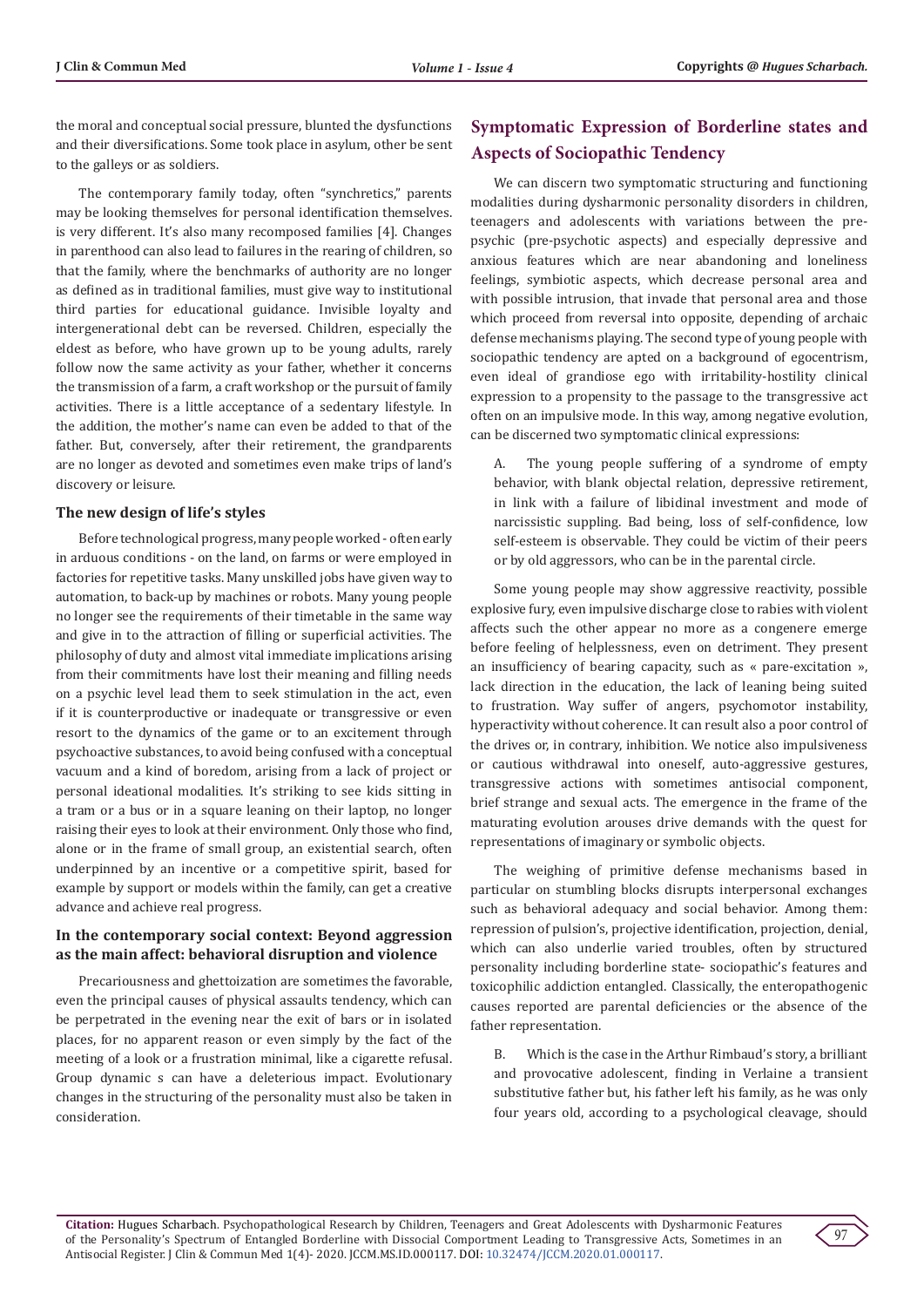abandon poetry as he was 20 years old, coming in young adult age, to seek in his travels symbolically the spoor of his father in AFRICA, where that one had stay.

Another case have to be evoked: The incandiary acting of Misoguchy of the KINKAKU-JE of KYOTO -built in 1400 - taken by Yukio MISHIMA in his novel: «the « Golden Pavilion », He was becoming a novice in this temple after he has lost his father and was stuttering and so ugliness. Mingling mixed bad feelings of retaliation after the disappointment of not becoming one day master , having bad relation with the Buddhist priest, master of this monument or place of reference of the beauty and an repressive attack of extinction of a fascination becoming deleterious, he became fireraiser to destroy the famous temple.

Otherwise, in the contemporary conditions, we must highlight the negative influence of the video games and of long stays in front of screens, particularly in young children, causing dyslexia, attention deficit disorder and even a disposal to hyperactivity with poor investment in learning (HDATA). Some children spend hours on internet fascinated by strategy games or other magical solicitations and abandon the educational and academic appeal and the investments of your chronologic age more in line with existential reality. However, a few rare little geniuses get so sharp, that they manage themselves to create attractive game, which can be diffused, broadcasted. Some can even penetrate networks, becoming possibly later hackers. Sometimes, exceptionally, piercing secure state or company codes, they will be hired later by the security services.

More generally, concerning the negative effects, eating disorders often result of long seating before the screen with development of obesity as well as addictive tendencies and of loss of motivation in the engagement in constraints of pedagogical learning and in insertion in social reality. A contrary, they are more well-informed and as victim are able to denounce the aggression.

C. To continue our study out to focus on the increase of violent behavioral disorders in young people.

i. We have seen that violent game or fantastic scenarii in T.V. or movies's habits induce hostility in the interrelation and provoke by the teenagers the realization of transgressive or deviant behaviors. Such actings may also often favored by festive impulsive reactions, but mainly by addictive behaviors, especially dependent of abuse of alcohol or various toxic substances [5].

ii. Different influences are playing,as the pregnant harmful of the virtual, TV or video, especially in the case of fantastic or violence in the series, taking some youngs non-support within a disaggregated family, to a imaginary and fantasm/real nondifferentiation. The pregnancy of the new cult of physical appearence, the strained criteria of the beauty as well as the need to follow the fashion are also to take in consideration, inducing young people to lifestyle: atypical presentation, odd or singular clothes, tattoos, even no-genre expression choice.

iii. While the disorders linked to transgressive behaviour are more the work of teenagers or of older adolescents, children abuse is not to underestimate, sometimes by older. Even very young guys can commit sometimes serious offences, beyond criminal acts and already Melanie KLEIN, in his book "Psychoanalysis Essays" [6, 7] evoked aspiring murderers. The case of two children who killed another in Liverpool-ENGLAND more than 25 years ago is notably still to remember. D.W. WINICOOT studied the antisocial tendency [8] Such phantasmatic resentment may get an emergency after a frustration. Acting against family's member, as parricide stay rarely. Conversely, infanticides can learn a lot of things about the phantasmatic determinism of the human pulsion of destruction.

iv. Among our expertise's works [9,10] we had particularly to examine Karl, a 10-year-old child who, after he had left his parents visiting his ill uncle, was exploring to the corridors of the hospital and, entered in an empty office. He had the habit to play with the lighter wheel and one time, an older command him to reinforce this tendency. So, seeing paper upon a desk, he sets fire to burning the one with a lighter. He had preoccupation with the using of that think for one year. Incendiary acting is sometimes made by teenagers on the place of their squat, notably in case of running away of home in the darkness.

v. Past stressing events in case of war or terroristic attack may carry away psychological stress and narcissistic fragility and we have had to make examination in such cases, notably for the army service. Conversely, bad early experience, negative example or model in the young age may incite a sort of appropriation of agressive and even violent way of life by adolescents by the mean of a psychological mechanism as reversal of the situational remembering in acting in contrary.

D. That means that psychiatric and medico-psychological assessments -and forensic expertise-of children, adolescents and young adults have become more complex in their realization in recent decades, due to multifactorial requirements. The dysharmonic parts of the personality's organization as well as the conditions of psychopathological structuring of the mind have to be clarified. Asks of examination of young's in the frame of psychological experiences have become more frequent since the conceptual contributions of psychoanalysis. That allow a better understanding between the cause of the actions and the possibility of psychotherapeutic management. In addition to the classic cognitive and instrumental evaluation, they involve an elaborate and refined psychodynamic approach and rehabilitation project. That involve examining the new requirements, such as the understanding psychopathological approach attempts to identify the determinism of the transition to transgressive act, which reflects the aspects and expressions of the human stency, which engage in the reality of action. The definition of the associated therapeutic modalities is more noticeable.

98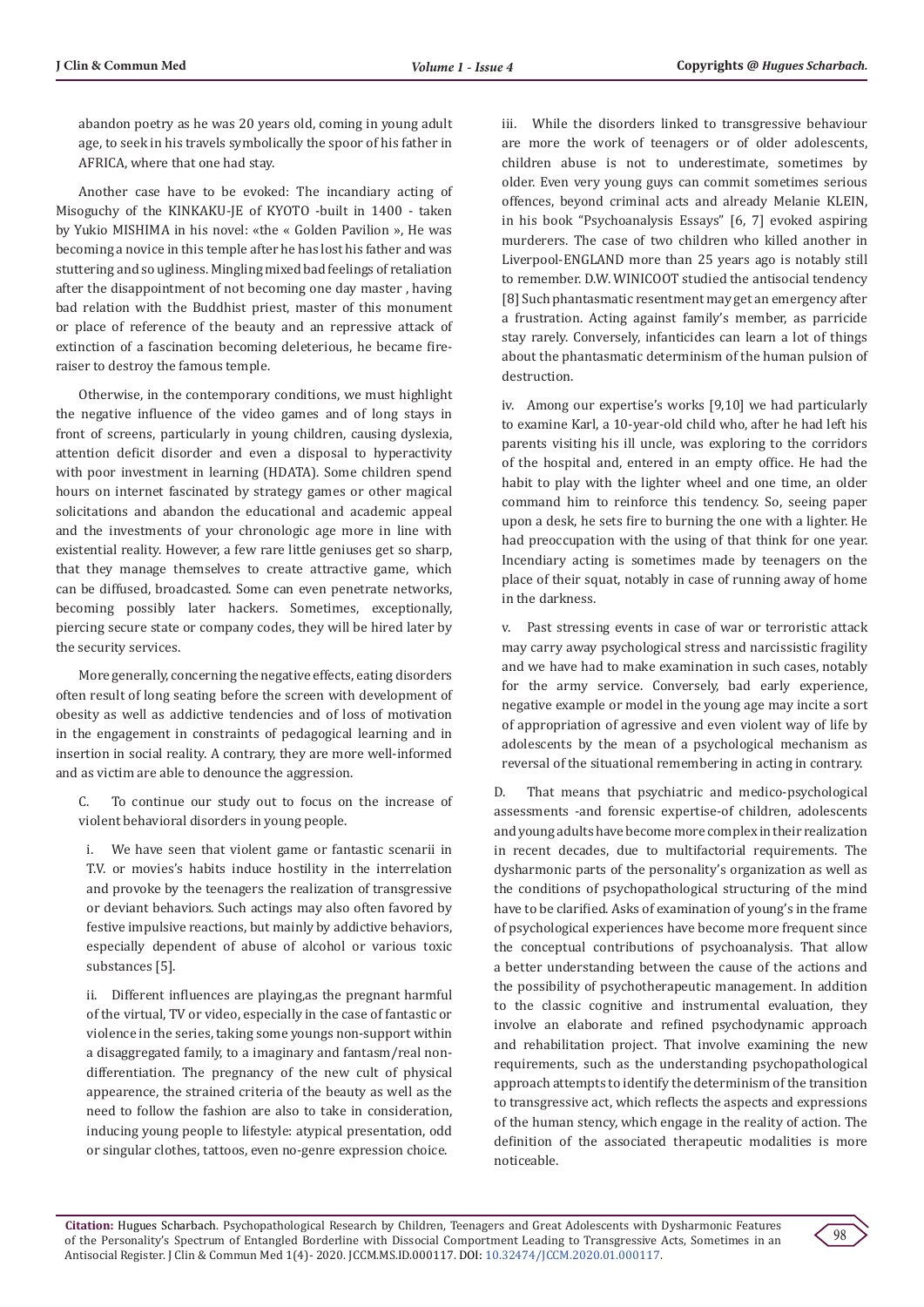It is important to specify the developmental capacities of the person concerned, those of change according to adaptability, as well as the levels of skills identified. The mission involves the search for all the aptitudes conducive to social reintegration. These can be better situated, taking into account both conceptual advances in psychiatric registers, educational and training orientations, without underestimating the characteristics of current societal aspects, which are therefore undergoing profound changes. Thus, the affective and relational exchange dysharmonic modalities, the imaginary fixations, the symbolic markers, especially in the oedipal register, may involve a deciphering, or even a sometimes-subtle decoding, according to the ideological, philosophical, religious combinations. Especially since the new family sometimes appears less container or guiding.

 E. Transgressive acts and diversified actings, defiantopposing attitudes, the use of primitive or regressive psychological mechanisms of defense that can go as far as silence when approaching and hearing anti-social facts from young people, their frequency increases with certainty, despite the progress of social and educational assistance and the multiplication of places and listening time.

There is increasing demand for juvenile and adult education judges, while hearings of subjects who are often reluctant or unpredictable in their reactions to various aids and solicitations certainly complicate decisions and actions not to punish but to put in place rehabilitation and rehabilitation projects based on assured foundations. In these minors, the variability of their behaviors, the lability of the affects, the oscillation of their moods, the poor control of their impulses, particularly a aggressive ones, with frequent recourse to violent raptus, call on different levels at the medico-forensic and judicial levels… Thus, the relevance of judicial decisions and rehabilitation projects, however elaborate, even injunctive, do not always carry conviction towards a future amendment of lifestyles and an adequate social commitment. Therapists, caregivers, educators and occupational therapists are then confronted with the consequences of a polymorphism of emotional signs and an asynclitism of behavioral expressions, with difficulty of a hierarchy of these [11].

 F. Indeed, these minor subjects often express themselves in a contradictory way, according to sometimes hasty or superficial demands and relational disagreements, as much with their peers as with their parents, their relatives or referents or even according to environmental hazards. and / or the incidence of addictive behaviors associated, both toxicophilic and resulting from alcohol abuse. Larger conflicts are often difficult to perceive or interpret, and confrontation with danger appears to some to be a usual way of being. Their in-itself is not very available or accessible to the inner language, to the introspection capacities. Conceptual handling and abstractions, the use of verbalization, the fluency of speech sometimes seems insufficiently developed or eve. while the attraction to resources of positive and elaborate creativity appear diminished, more by the fact of Misuse, inhibitory, or even a blocking by the fact of the weighing of deficit aspects, against backdrop of fragile

narcissistic identity, loneliness or emptiness feelings, although the status of representation is acquired.

It is important to specify the developmental capacities of the person concerned, those of change according to adaptability, as well as the levels of skills identified. The mission involves the search all the aptitudes conducive to social reintegration. These can be better situated, taking into account both conceptual advances in psychiatric registers, educational and training orientations, without underestimating the characteristics of current societal aspects, which are therefore undergoing profound changes. Thus, the affective and relational exchange modalities, the imaginary fixations, the symbolic markers, especially in the oedipal register, may involve a deciphering, or even a sometimes subtle decoding, according to the ideological, philosophical, religious combinations ... Especially since the new family sometimes appears less container or guiding [12, 13].

G. Transgressive acts and diversified acting, defiant-opposing attitudes, the use of primitive or regressive mechanisms of defense that can go as far as silence when approaching and hearing anti-social facts from young people increases with certainty. This despite the progress of social and educational assistance and the multiplication of institutional places and listening time. There is also legal, court-order demand for suitable by the situation, while hearings of subjects who are often reluctant or unpredictable in their reactions to various aids and solicitations. This certainly complicate decisions and actions not to punish but to put in place rehabilitation and rehabilitation projects based on assured foundations.

In these minors, the variability of their behaviors, the lability of the affects, the oscillation of their moods, the poor control of their impulses, particularly aggressive ones, with frequent recourse to violent raptus, call on different levels at the medico-forensic and judicial levels. In some cases happen self-mutilations [14]. Thus, the relevance of judicial decisions and rehabilitation projects, however elaborate, even injunctive, do not always carry conviction towards a future amendment of lifestyles and an adequate social commitment.

Therapists, caregivers, educators and occupational therapists [11] are then confronted with the consequences of a polymorphism of emotional signs and an asynclitism of behavioral expressions, with difficulty of a hierarchy of these. Indeed, these minor subjects often express themselves in a contradictory way, according to sometimes hasty or superficial demands and relational disagreements, as much with their peers as with their parents, their relatives or referents or even according to environmental hazards. and / or the incidence of addictive behaviors associated with toxicophilic dependance and resulting from alcohol abuse. Larger conflicts are often difficult to perceive or interpret, and confrontation with danger appears to some to be a usual way of being. Their in-itself is not very available or accessible to the inner language, to the introspection capacities.

Conceptual handling and abstractions, the use of verbalization, the fluency of speech sometimes seem insufficiently developed or even atrophied, while the attraction to resources of positive and

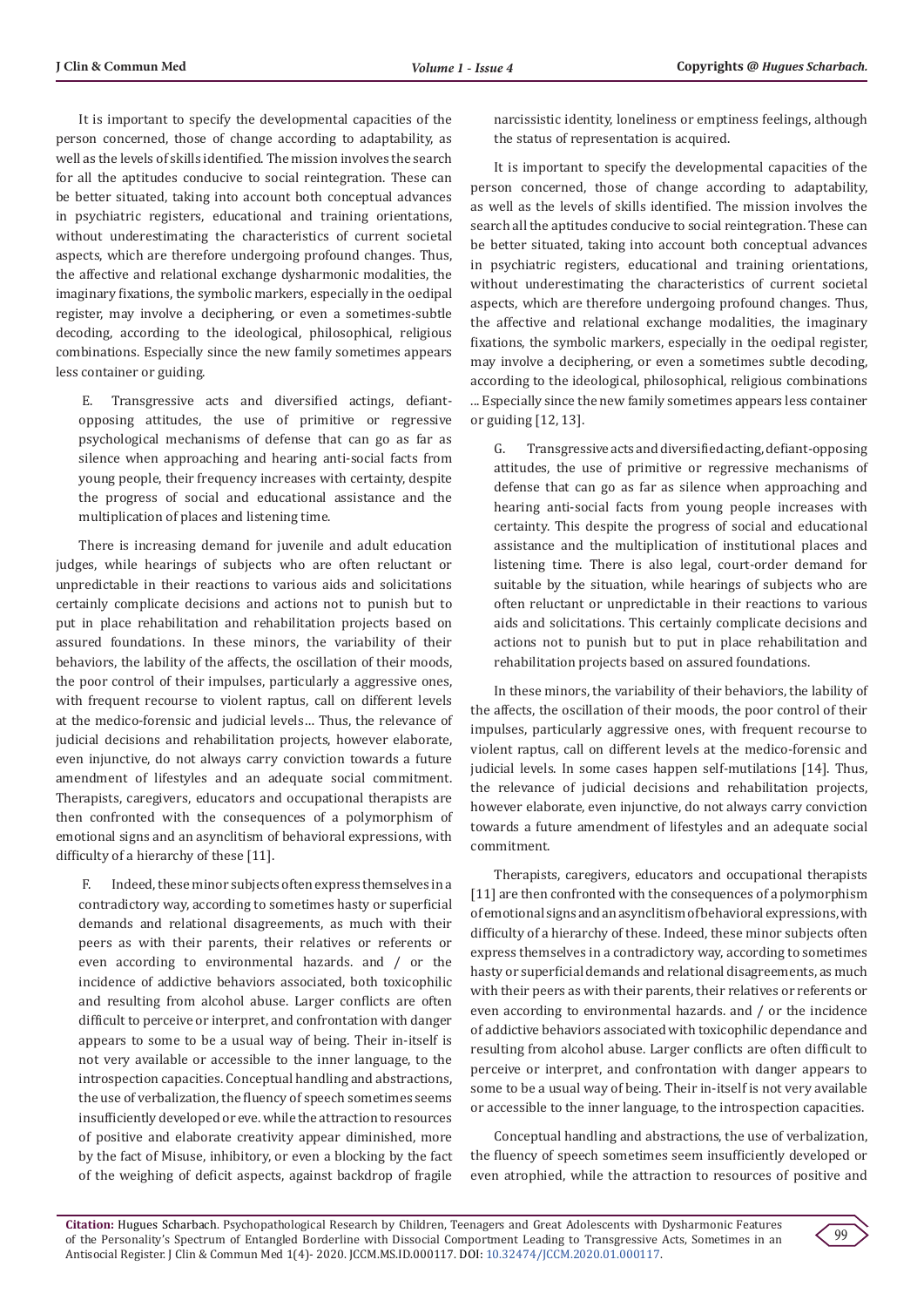elaborate creativity appear diminished, more by the fact of Misuse, inhibitory, or even a blocking by the fact of the weighing of deficit aspects, against a backdrop of fragile narcissistic identity, although the status of representation is acquired.

The pedo-psychiatrists are not the only ones to highlight, in their reports of expertise, these identity disorders, often limited, of the personality and the psychic oscillations of these stable subjects in their instability appear to be confronted with a kind double reality or bi-logic. They appear to them submissive, against a backdrop of floating anguish and depressiveness, with a search for support to an anaclitic object, emotional, affective, and instinctual fluctuations leading to active reactivity. They seem sometimes subject to return to flows in the elational expansion causing actions that are poorly measured in their consequences or sometimes flowing back into attitudes of abandonment withdrawn, experiences of emptiness or loneliness, or even return to a more markedly depressive experience [15].

Dysmorphophobia is also frequent in a context of morbidity. Some race again esthetic surgery, with sometimes to make bodily disgraces but, more surprising to resemble bodily idols of sport of famous or fashionable singers for example. The course of their life can be punctuated by self-vulnerability [14]. For instance, an adolescent tells us that he was sometimes pushing in a clip in his thumb. Others use needle or knife to cut their skin. They seem to research to feel a pain, as some parts of their body, to much quiet, would have to be explored, to reveal, to invest them, without measuring the traumatic consequences. That's also the problem in anorexia or a contrario, boulimia behaviour with as consequence obesity or also suicidal ideation or even attempt. Lively reactivity, skin irritability with hostile depressive feelings may arouse deviant experience. Others, in the contrary, overcome delicate self-esteem and evolve to omnipotent representation of themselves. Their reactivity may arouse deviant experience. They are able also to elaborate deviant projects or transgressive antisocial behaviors [16].

Six clinical observations linked to forensic examinations may illustrate this theorical development showing the coexistence of omnipotent feelings and act against themselves or commit deviant acting , sometimes with impulsivity and even with violence, after to have emphasize that some of these are the result of emotional and affective impacts associated with maturity gaps. Before the presentation, we will relate a case of late regressive narcissistic demands, in which was given a behavioral reactivity in a 24-yearold indian young adult ,who was to receive a car as a gift from his well-to-do family. Disappointed to have only one car less luxurious as the one he was expecting, he rushed his vehicle into a river [17].

a) In the case of Karl may particularly be evoketed the play « here, there, other there » described by S. Freud looking at his young grandson and conceptualizes rehersal compulsary pulsion but also take in consideration the discovery of the space and its mastery.

b) Eva, 16 years old, had also reach parents. She and her sister were possessed their own horse. During the beginning

of summer vacation, as she had got bad scholar results, her mother, who was Ph. D., refused she went with friends spending time on the ocean shore. She took the revolver of his father, who was in a business trip, made practical exercises and shooting practice in the hall of the house during the afternoon, during the time of which her mother was busy. When this one came back, she shot twice with the gun to her.

c) Lea was for the second time prosecuted for infraction to the highway's code. She was leaving the Court, where she had been summoned about the same first case, when passing with their car, in which she was in the company of the daughter's father -one of her friend before -, her 20- years old and her 18 years old friend, when the police wanted to control her, which she refused by accelerating, burning fires, hitting to cars. So, she had to stop but tried to flee. She had not the driving license, no assurance for the car. In fact, she ran her condition. Alone child of another father after 8 children born after the union of her mother -although her father in law had treated her like his girl, she had a dysharmonic maturation, being unable to learn to read and to write and leaving her institution at 16 years to do nothing. Then, older, she stole perfumes, other things and send them to her pals and also diesel oil. The dysharmonic identifications and the problematic attachment during her maturation growth seem to have leaded to this lack of social compatibility.

 d) Alan, 11 years old, was invited by his aunt to spend a free day in his home. He had the possibility to swim in her piscin. His cousin, 14 years old, will take time with him and they could play together and use eventually video games. However, the older, in the middle of the afternoon, express his problematic curiosity for the aspects of the body and ask for the younger to take off his bathing trunks and to touch part of his body, showing a unbridled sexual conduct. Alan, who change of mood with a kind of fuzziness in the interactions inner his family in the following days, was able finally to speak about this unusual facts to his teacher in sport practice. It appears the necessity of a legal expertise to inventory the course of this facts and to appreciate the aspects of the personality of the victim and of the young actor and the possible psychological damage.

e) This last observation of LEO aims to underline the possible transfer of behavioral expression mode regarding violence suffered on the part of a father on a teenager between his 9-10 to 13th years. LEO was entrusted to a paternal grandmother after the separation of his parents, when he was 18 months old, living in a foreign country whose native his parents. A maternal aunt was take over the affective-educational relay, until his father claimed him near him in FRANCE, where he had settled. Given the difference in teaching, this tenant arouses the lively reactivity of a disappointed father, who strikes him violently, when he was confronted with the school reports of his son. Even, the social worker goes in the father's direction, strengthening his authority. His great investment in football was not taken into account, so he could gear towards a study sport class. LEO ends up denouncing the physical violence of his father, who sends

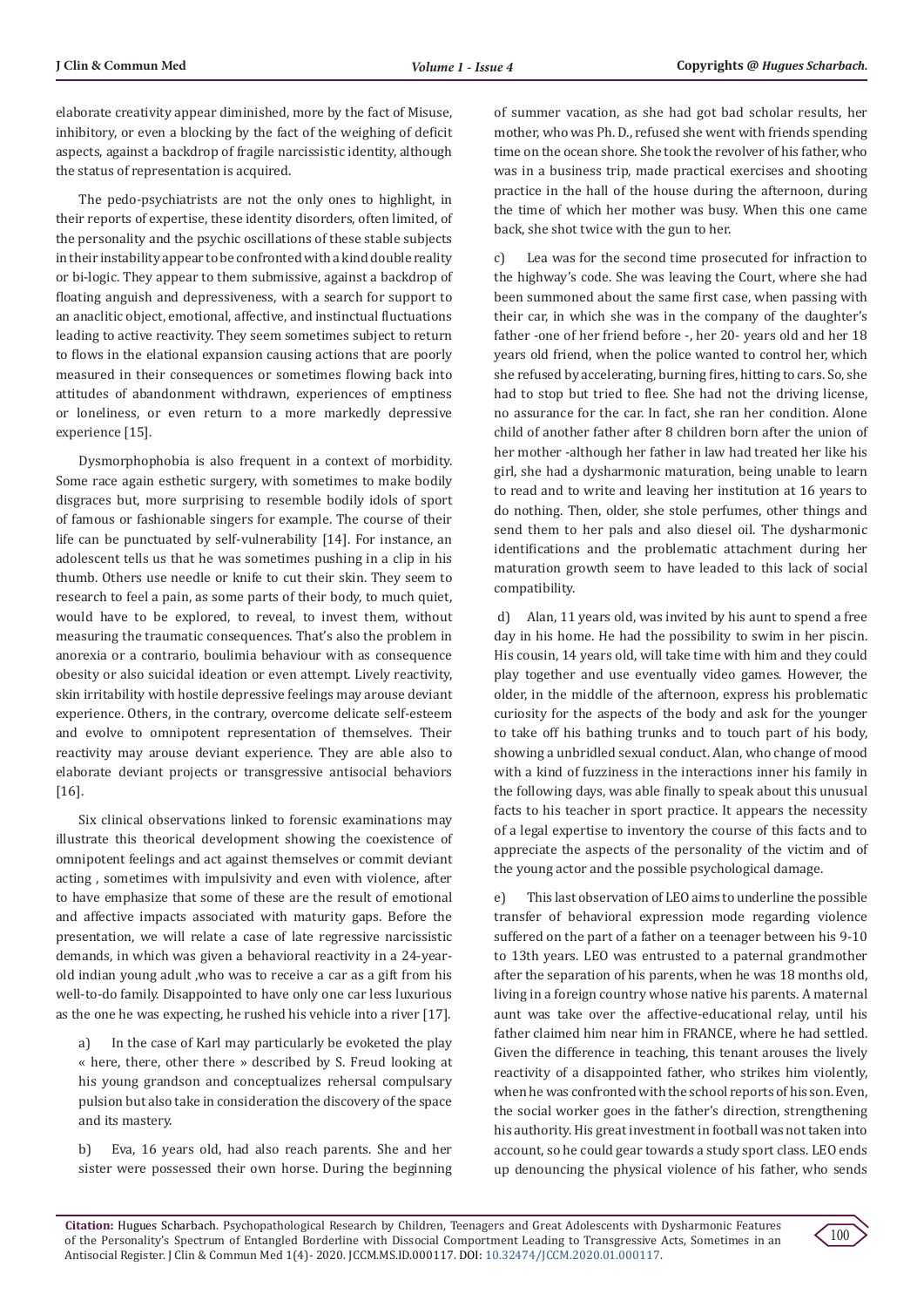him back to his country of bird, after being sentenced. LEO finds himself idle, living in precarious conditions, hosted by a grandfather. He attracts the interest of the young girls but, does not have sexual relations, fearing to be infected by the H.I.V. He had had a kind of love at first sight before its dismissal, before leaving FRANCE, for a girl of a higher class, without tomorrow. As he reached the age of 17, his mother, living now in FRANCE and having founded a new family, remembers him and call him near her. He then finds himself for a few months in pleasant living conditions, even after reaching his majority. He was just 18 years old for 6 months, that he commits his 1st t rape, which leads to an imprisonment of 6 years.

f) ELY- We saw him within the framework of a legal expertise, for having raped a 17-year-old girl, also causing her personal injury, after dragging her into the basement of her residence. He had followed her, when she had returning from a dinner with her friend. He denies the facts, but surveillance cameras in the street had to allow it to be identified from its exit from the tram.

g) It would seem that he integrated into his personal fantasy the modes of violent instinctual reactivity, which had been exercised against his victim even at the body level. In fact, his broken online story made it possible to better understand his behavior's expression. After the divorce of his parents when he was only 18 months old, he must have been confronted with multiple ruptures linked to accommodations changes -soon with grandparents themselves separated or aunts in AFRICA -being sometimes call near them by his mother or near his father in EUROPE. These having started new homes, new family...The psychopathological approach permits to understand how his narcissistic position, his Self, had withdrawn to avoid dislocation, with use of primitive defense mechanisms, affective-emotional and drive expression participating in heterogeneous levels of conflictualization. In addition, recalled from his father at the age of 14 th, he would have suffered severe physical punishment, this one could not bear his academic failure, when he had been confronted before with differences in educational contribution. This is how this severe father sent him back to AFRICA, where he was in precarious conditions until his mother called him back to her shortly before he came of age. And shortly after, he commits his 1st rape and shortly after his conviction and his detention of 5 years his 2nd rape, in a context of real duress and violence. We have presented more developed examinations in the frame of a recent book intitled: « Expertises psychiatriques et medico-psychologiques » « Transgressive actings by children, adolescent, young people -incidence of dysharmonic disorders of the personality » october 2019, 146 pp. ; ESKA ed. PARIS

# **Therapeutically Approach: The various Means of Care and Rehabilitation**

Transgressive behavior is often in relation with narcissistic disturbances, denial of dependence of vulnerability and of anaclitic position and even of ashamed feelings. That's a lot of form with affective instability, often with depressive fluctuation including relational maladjustment, inappropriate conducts, impulsive

reactivity, bad emotional regulation, low passional control, attentional failure, lack of introspection ability and of inner dialogue's resources.

Individual, dual psychotherapy or in the case of group of mediation (manage by a team including psychologists) [18] are to plane adequately regarding aspects of morbidity. It may be sometimes necessary to resort to the addition of substances with pharmacological effect to obtain a congruence. It's important to develop capacities of insight and internal dialogue and to accept of self-critical. All these means and arrangements help to create better conditions of live and «to rock the meaning of sense of the world » R. Barthes. It is significant to remind that the mobilization of the capacity to link pulsion's and the development of mental elaboration soarelavisly, nobly to take place in the collectivity and to progress for humanity. Family 's therapy as well as mediation therapy are also often required. More, some others overcome their anxious feelings of empty and negative innermost thoughts by the development of artistic sense of creation in the fields of writing, sketching, drawing, painting wood sculpt and even of dance [19].

The drawing or the stretching of the person or of the tree may be contributory [20]In the therapeutic project for children, the narration of fairy tales, tales, stories and, for soldier, of myths (Parsee, Herakles, Promethea, Ulysses, Siegfried...), legends is positive to develop the capacity of attention, the emotional and affective control and to bring symbolic income. Tales' narration gives an excellent opportunity to each of the partners involved to get in touch and to assimilate the cognitive schemes and the references of the others. They also allow as therapeutic technics an assessment of cognitive functioning. The squiggle game is very interesting [21].

They permit to treat meta-cognitive disturbances as often met in this dysharmonic narcissistic personality's pathologies. It is to underline the fact that tales, leading to marvelous or fairy world fables, myths and legends or some stories help to refresh unconscious motifs, thus is providing access to maturity and to the springs of the creation. An evolutive work of the differentiation of the imagos and of the identifications can be distinguish [22-25].

Some main themes are to spot in the phantasmatic fields with nodal aspects in the imaginary, where involved the story, the fabric and the animation of the fairy tales as well as the myths and the legends. The study of the contents of the dreams, that could be spontaneous reported, notably when they are pregnant, is also important to approach the dynamic of the unconsciousness 's process. Sometimes, they could be related in writing a story. With regard to the use of storytelling of myths and legends, the narrator could thus approach the meaning of heros and their paradigmatic adventures and be attentive to possible critical identification aspects. It's possible to recall the qualifications and the possible significations with regard of the unconscious of some:

- i. OEDIPE: triangulation.
- ii. NARCISSE: secularity in the relationship
- iii. PERSEE: shield and psychotics defenses

**Citation:** Hugues Scharbach. Psychopathological Research by Children, Teenagers and Great Adolescents with Dysharmonic Features of the Personality's Spectrum of Entangled Borderline with Dissocial Comportment Leading to Transgressive Acts, Sometimes in an Antisocial Register. J Clin & Commun Med 1(4)- 2020. JCCM.MS.ID.000117. DOI: [10.32474/JCCM.2020.01.00011](http://dx.doi.org/10.32474/JCCM.2020.01.000117)7.

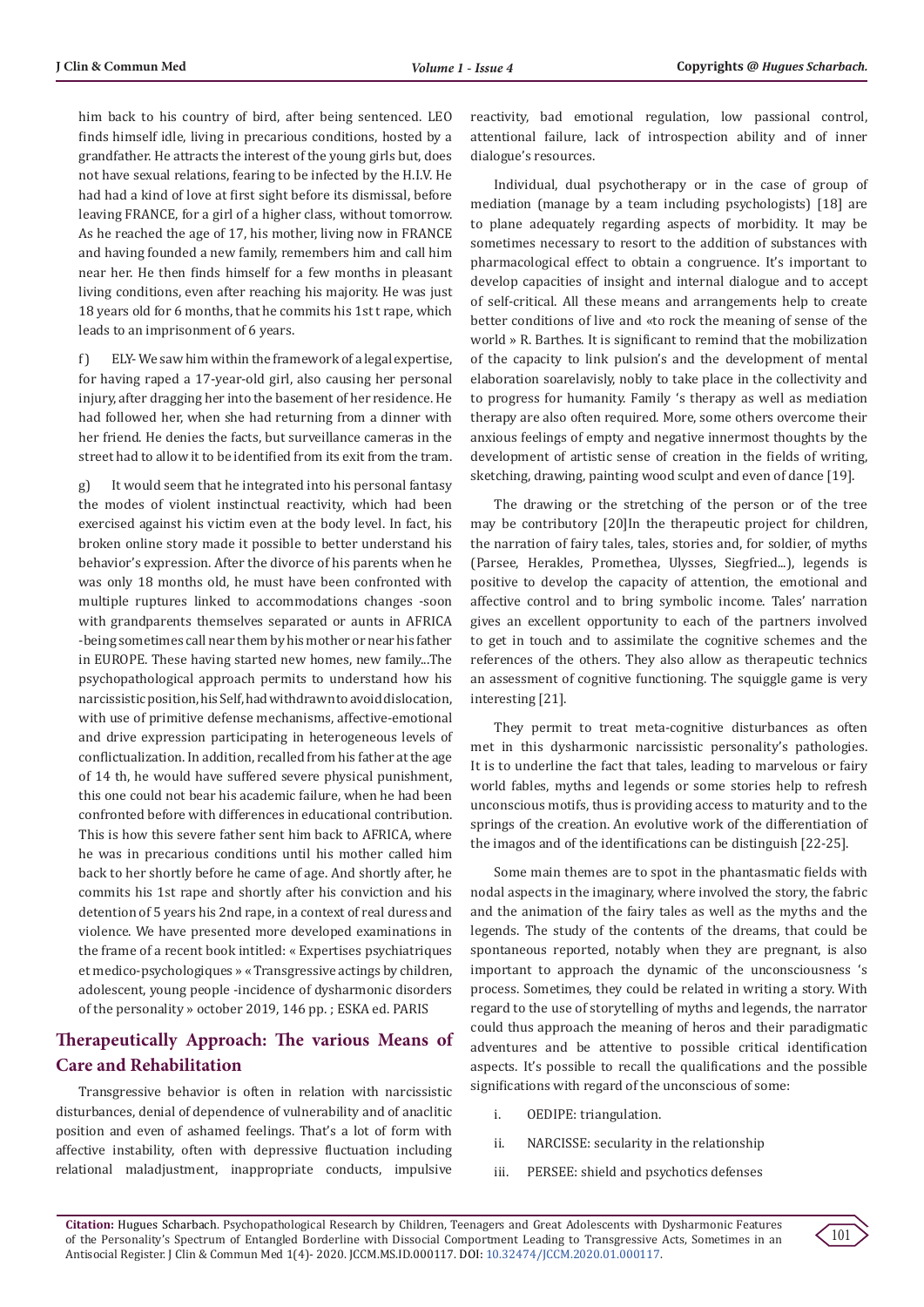iv. ORPHEE and EURIDYCE: Hades' recollection and hell of the memory-Trauma's pathology and bereavement.

v. ER: a dead show soldier on a war area, dropped of kingdom of shadows coming back on earth after this show: the terrifying end with a message of hope

vi. SISYPHE: symbol of anxious repetition of trauma neurosisineffective and vainly repeated

vii. THESEE and the MINOTAURE: monstrously, surrender

viii. EROS and PSYCHE: guilt of look

ix. HERCULE-HERAKLES: impulsivity, bad control of aggressivity

x. ACHILLE; SIEFRIED: skin and oral vulnerability identity

xi. PROMETHEE: human knowledge problematic

Although remembering the fact that this is the mythical story of HOMER, the course of the TROY war can have an unexpected impact on those of young people experiencing intra-psychic conflicts with unstable and often violent behavioral expression difficulties to manage, develop and assume their affects. In the context of a regular psychotherapy, the knowledge of the historical experiences of the patient permit a better discrimination of the situations as well as the non-evident features of the personality. The use of semi-structured interview is sometimes significant. In all cases of psychotherapic treatments and acts of cares, the transfer should be regularly evaluated [26,27].

## **Conclusion**

The young's may develop dysharmony of evolution in the different psychic functions. The new existential, technological and social conditions may quest about their negative incidence, but also negative events of life and bad education without positive model. The disorders of the personality may also been associated with day-to-day contact with chronically disturbed parents or caretaker. Identity disorders as well as Narcissistic disturbances and prevalence of founding conflicts associated with superficial object relation and symptomatic expression of archaic defenses may have been obvious in the actions and in the succession of behaviors. It's necessary to understand the etiopathogeny of the actions, the different features of the dysharmonic personality, as borderline disorders allied with sociopathic tendency.

It's important to define with empathy the improvement's prospect of the style of life of the young in the different roles of adverse childhood experiences, which have to be clarified, in order to lose their intrinsic toxicity, that their energy and the related fantasies, which could be underlying, can no longer interfere with the youngster's own creativity, which can express itself positively in the sense of creativity. The goal of any therapeutic action is to reach the most serene conditions. The best way to resilience implicates à strengthening of self-esteem, a study of the affective environment, of the surrounding aera and to research a motivational activity. For mistrustful-defiant-opposing young's or even brazen kid, the commitment in a well choices sport is important.

Therapists have to realize a follow up as well as to manage their regular cares during a significant time. The inclusion in the frame of therapeutic groups of mediation, planed by a team, the principal themes, with specific procedures, concern symbolic games, art-therapy, tales and myths narration and even therapy concerning the body manage by psychomotrists. The role of the social worker, scholar nurse and of special teacher bring notably an additional help, for instance in an existential accompaniment. They may realize coping efforts with regulation of violent affects, relax calming, tolerance of openly ambiguity between positive and negative in close relationships to reinforce identity functions and process of the young and to internalize goods objects.

Of course, we should not underestimate the blurring in the collective organization, that of the social-educational markers, the weakness of symbolizing mediations capable of reinforcing identifying benchmarks. They work in the direction of rehabilitation and very positive for the development of partnership representation security and relation ability. The specialized teachers allow as therapeutic technics an assessment of cognitive functioning and reinforce the possibilities to assimilate the cognitive schemes and the references of the others.

Parents should be protectors and care, if possible, care for lovingly to permit the capacity to make affectional bonds in young adulthood, such as they have been described by BOWLBY (1987), about attachment relationships. Naturally, as an prevention, the time that the kid as to spend regarding or looking for the screen, video og game support should be limited, in order to avoid becoming dependent on the virtual in a story of real funding and to pay more attention to the affective-educational family contributions. As working on the request of a jug of the Courtyard, in the necessity to practice a legal expert, the pieces of information carries a precious aids, as well as the relation of confidence established with the young -actor or victim -to realize the examination.

#### **References**

- 1. Scharbach Hugues (1997) Souffrance psychique et psychopathologie infantile. Petit Véhicule Éd, Nantes, France, pp. 197.
- 2. Erhenberger Alain (2008) La fatigue d'être soi-Dépression et société. Poche Odile Jacob, pp. 120.
- 3. Bessette Hélène Vingt minutes de silence. Éd le Nouvel, Attila, Hungary, pp. 176.
- 4. Lajartigues A, Dourouke M, Saint-Andre S, Lemonnier E (2003) Certaines caractéristiques des nouvelles parentalités favorisent-t-elles la violence des enfants? Ann Méd Psycholol 161: 265-271.
- 5. Scharbach Hugues (1996) Aspects socio-culturels des pathologies limites. Ann Méd Psycholog 154(10): 651-652.
- 6. klein Mélanie (1969) La Psychanalyse des enfants. PUF pp. 126.
- 7. Klein Mélanie (1967) La criminalité: In Essais de psychanalyse. Payot, France, pp.307-311.
- 8. Winnicott DW (1969) La tendance antisociale: In De la pédiatrie à la psychanalyse. Payot, France.
- 9. Scharbach Hugues (1990) Expertises psychiatriques et médicopsychologiques 1, Selon les qualifications pénales. Lacassagne Éd, Lyon, France, pp. 263.

**Citation:** Hugues Scharbach. Psychopathological Research by Children, Teenagers and Great Adolescents with Dysharmonic Features of the Personality's Spectrum of Entangled Borderline with Dissocial Comportment Leading to Transgressive Acts, Sometimes in an Antisocial Register. J Clin & Commun Med 1(4)- 2020. JCCM.MS.ID.000117. DOI: [10.32474/JCCM.2020.01.00011](http://dx.doi.org/10.32474/JCCM.2020.01.000117)7.